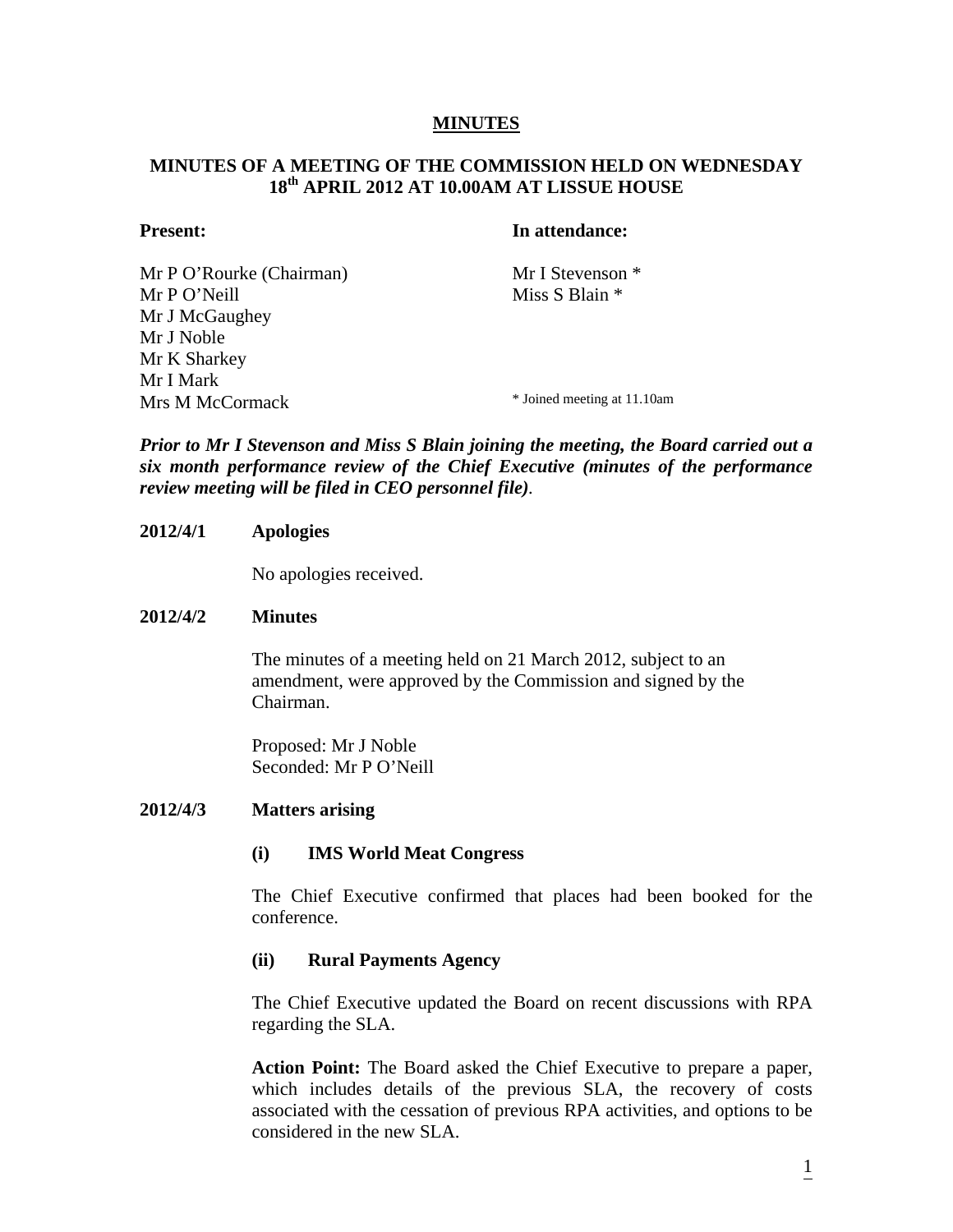# **(iii) Revision of LMC Equality Scheme**

The Chief Executive advised that DARD has approved the draft tender for an external consultant.

## **(iv) LMC Strategic Plan 2012-15, Business Plan 2012-13 & Budgets**

The Chief Executive confirmed that the draft plans had been submitted to DARD for approval.

# **(v) Recruitment**

#### - **Industry Development Manager**

The Chief Executive advised that a preferred candidate had been identified.

## - **Farm Liaison Officer**

The Chief Executive advised that the closing date for applications is 19 April 2012.

## **2012/4/4 Chairman's Report**

The Chairman reported on meetings he had attended since the last Board Meeting.

Mr I Mark congratulated the Chairman on his re-appointment for a second term.

## **2012/4/5 Chief Executive's Report**

#### **(i) Balmoral Show 2012**

**Action Point:** The Board agreed a timetable for Board Members to man the LMC Stand:

Wednesday – I Mark & P O'Neill Thursday – P O'Rourke & P O'Neill Friday – J Noble & M McCormack

#### **(ii) Board Terms of Reference**

**Action Point:** The Board will consider an appropriate terms of reference for the Board. A paper will be prepared for the May, or June Board Meeting.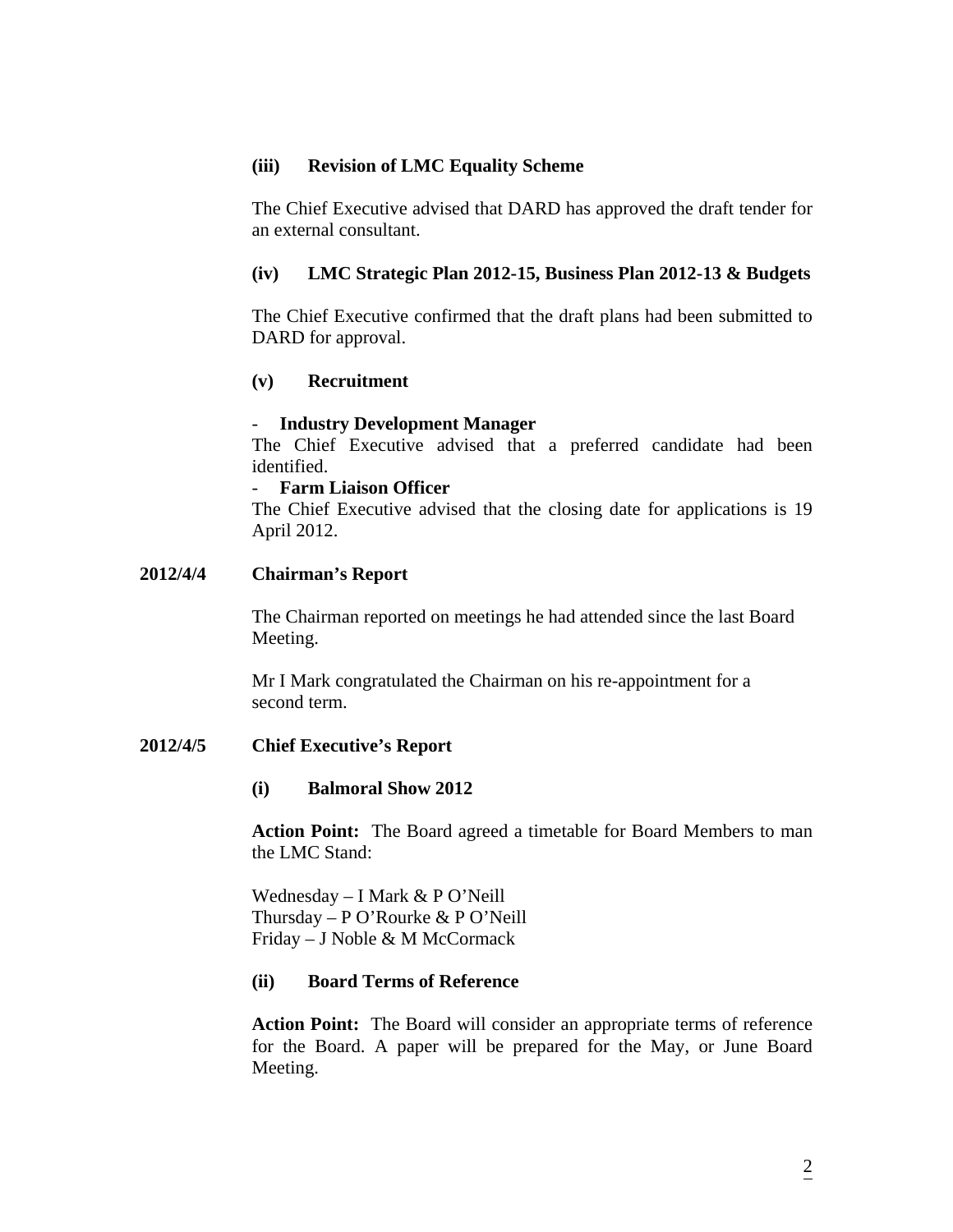## **(iii) Board Action Points 2011/12**

**Action Point:** The Board reviewed the action points, and some additional comments will be made on progress to date.

**Action Point:** The Board agreed to invite Mr R Moore to a Board Meeting when the Industry Development Manager is in post.

# **(iv) Review of Bovine Tuberculosis – Correspondence from Assembly Agriculture and Rural Development Committee**

**Action Point:** The Chief Executive will submit a written response supporting a review of bovine tuberculosis.

# **(v) Cattle Health Steering Group – Eradication of BVD**

The Chief Executive attended a meeting of the Cattle Health Steering Group at UFU on 13 April 2012.

The Board discussed if LMC should provide staff resources and/or a financial contribution to the project.

**Action Point:** The Board agreed that LMC does not have the staff resources available.

**Action Point:** The Board agreed in principle that the Chief Executive should advise the CHSG that LMC may consider the provision of a oneoff financial contribution to the project.

*Mr P O'Neill left the meeting at 12.30pm* 

# **2012/4/6 LMC Brussels Update March 2012**

The update was noted.

# **2012/4/7 Quarterly Reports (Jan- March 2012)**

### - **Market Information**

The Board complimented all staff involved in the LMC Outlook Conference.

**Action Point:** For the next annual conference, further discussion will take place at Board level regarding topics, speakers, and maximising full participation from all stakeholders.